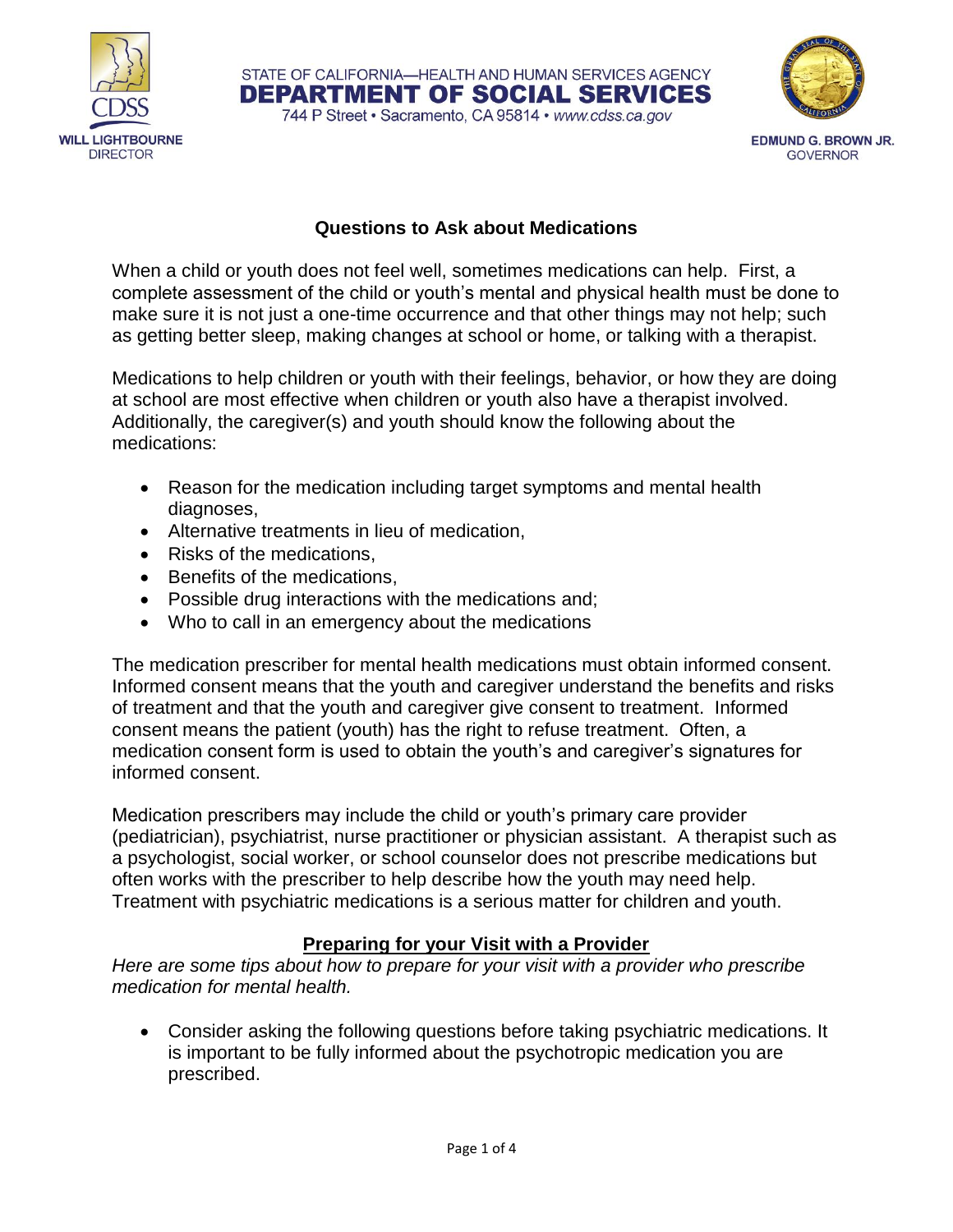- If, after asking these questions, you still have questions or doubts about medication treatment, ask for a second opinion.
- If you need assistance or have questions about this process, you should consider calling your social worker, probation officer, attorney, public health nurse, or a CASA worker.
- By asking and writing down the answers to the following questions, children, youth, and care givers will gain a better understanding of psychiatric medications.

# **Talking to the Prescriber**

*Review the following with the medication handout, prescription label and answer form*

### **About the Medication**:

- 1. Why am I taking this medication?
- 2. What are the names of the medication (generic and brand names)?
- 3. What is the safest daily dosage for me to take considering my age, height, weight, and other important lifestyle factors? How will I need to take the medication?
- 4. What is known about its degree of helpfulness with other children who have a similar condition? How might the medication help? What is unknown about this medication? Is it approved for children or adolescents?
- 5. How long before it works? How will I know it is working?
- 6. What is the cost of the medication (generic vs. brand name, compared to other drugs that could be indicated for use)? Will it be covered by Medi-Cal or insurance?

### **Side Effects, Risks and Monitoring:**

- 1. What are the common side effects for this medication? If I experience these side effects, what is normal and when is it not?
- 2. What monitoring (e.g. heart tests, blood work, etc.) need to be done before starting the medication? What monitoring need to be done while I continue to take the medication? What is my status regarding monitoring?
- 3. What are the long-term health risks of the medication?
- 4. Is this medication addictive? Can it be abused?
- 5. What happens if this medication is combined with alcohol or other drugs?
- 6. What do I do if a problem develops I feel ill, I miss doses, if side effects develop? When should I be concerned? Who should I call with concerns?
- 7. Who will check on me to see the medication is working or to check for any negative effects? How will progress be checked and by whom? Are they qualified to do so?
- 8. Who else in my life **needs** to be informed about this medication?
- 9. Whom should I contact with questions? In an emergency? If you are not there, whom should I talk to? What about after hours?

### **Length of Treatment, Alternatives and Long-Term Use Planning:**

- 1. How long will I need to take this medication? How will the decision be made to stop this medication?
- 2. What happens when I turn 18, 21, and 26?
- 3. Are there treatments besides medication that might help?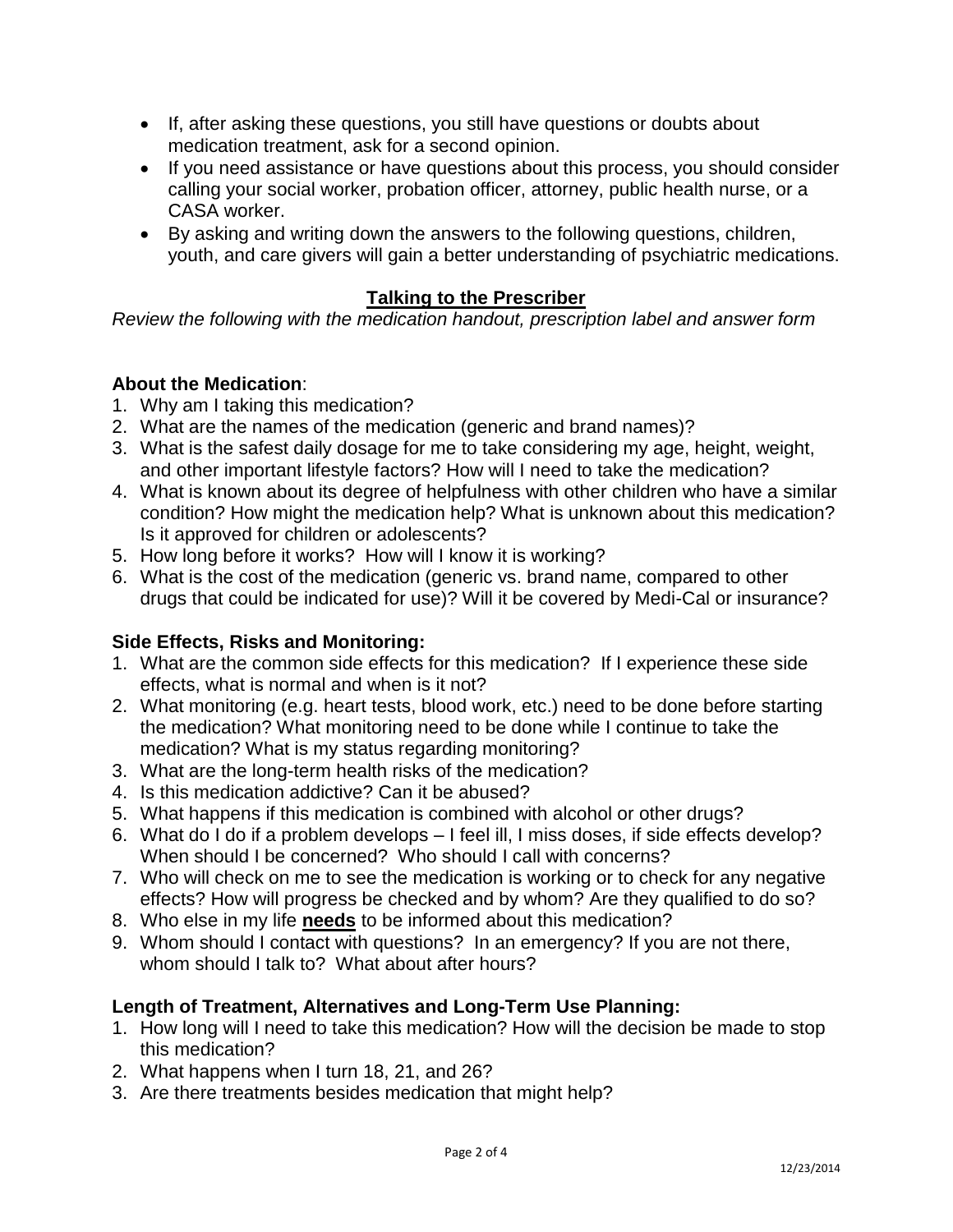- 4. What can I do at home or school to help with mental health besides medication?
- 5. If I don't feel comfortable taking this medication, what else could help me?
- 6. Would you feel comfortable giving this medication to your own child or relative? Would you take this yourself?

#### **Talking to the Pharmacist**

*Review the following with the medication handout, prescription label & answer form*

- 1. Can you review the list of medications I am currently taking or may take (include over the counter medications such as allergy medication, pain relievers, etc.)? Are there possible interactions between these medications and the new medications I am being prescribed?
- 2. What are the common side effects for this medication? If I experience these side effects, what is normal and when is it not?
- 3. Are there any other medications or foods to avoid while taking the medication? Should I eat food with the medication?
- 4. Are there any activities to avoid while taking the medication? Are any precautions recommended for other activities? Are there any weather conditions to avoid while taking this medication?
- 5. Can I stop taking the medication right away if I don't like how it makes me feel? If I do, is here anything I have to watch out for?
- 6. What happens if I miss a dose of this medication? Should I take it right away or wait until the next dosage?
- 7. What's the most important thing about this medication?
- 8. What happens if I take too much or take the wrong amount of this medication?
- 9. What happens if this medication is combined with alcohol, marijuana, or other drugs?
- 10.How long does the drug have its effect? How long does it take to wear off? How long will it be effective in my body?
- 11.(If relevant) Are there any special concerns about this medication and pregnancy?
- 12.What should I discuss with my prescriber before I take this medication?
- 13.How should the medication be stored or kept?

#### **Talking to the Social Worker, Probation Officer and/or Public Health Nurse**

*At your check-ins, your social worker or probation officer should have these conversations with you.* 

- You can always say, "I'd like to talk to you about my medications and treatment plan."
- Review the following with the medication handout, prescription label & answer form
- 1. Social Worker: Let's review the goals of the medication. Is the medication helping? How?

Your Response: (The medication helps with… The medication does not help with…)

2. Social Worker: How do you feel emotionally and physically on the medication? Your Response: (I feel \_\_\_\_\_, \_\_\_\_\_, \_\_\_\_\_, when I take the medication)